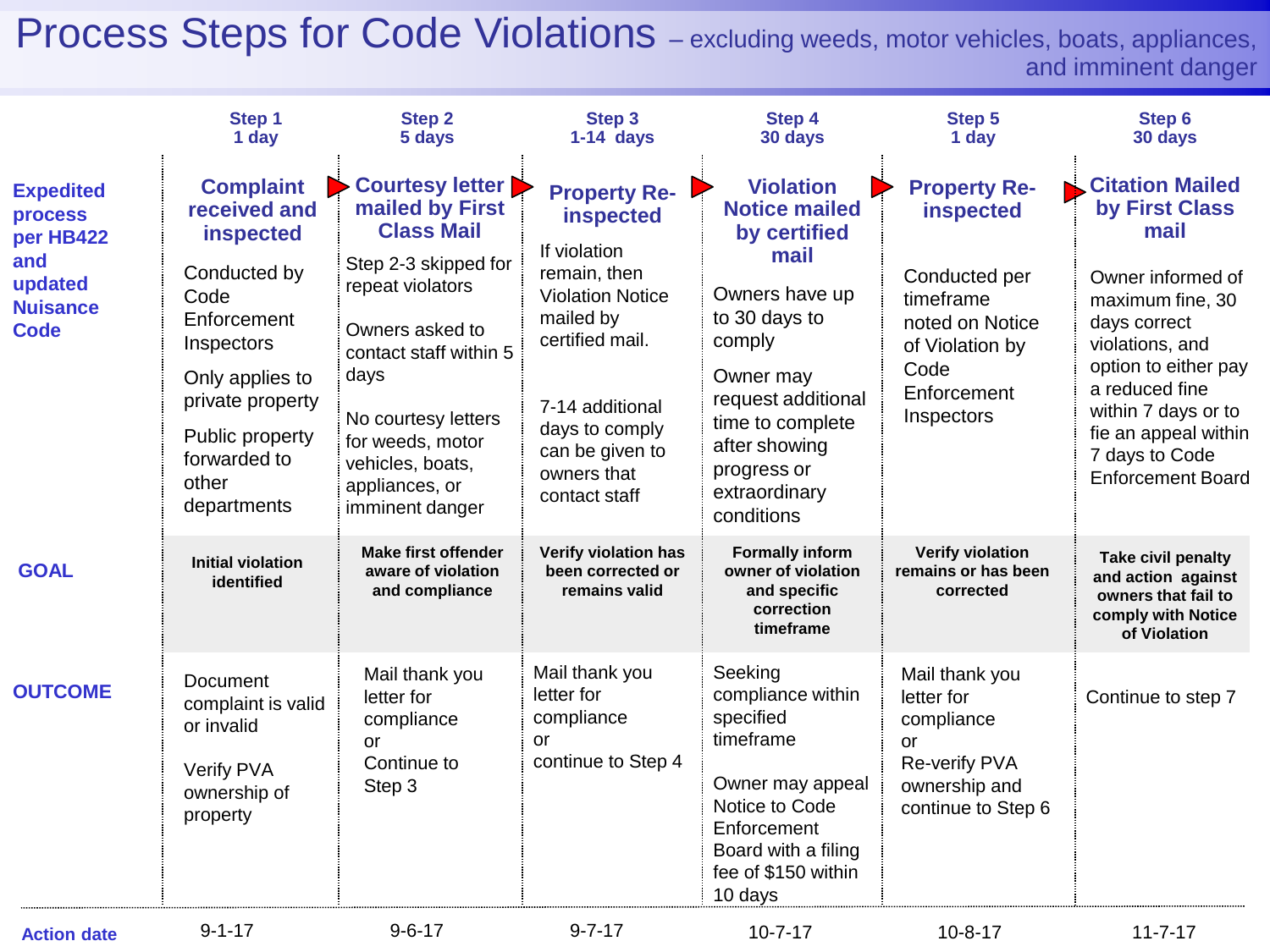## Process Steps for Code Violations - excluding weeds, motor vehicles, boats, appliances, and imminent danger *1 st Citation issued – 3 options are available:*

|                                                                                                                                  | <b>Step 7</b>                                                                                                                                                                                                    | <b>Step 8</b>                                                                                                                                                                                     | <b>Step 9</b>                                                                                                                                                                                                                    | Step 10                                                                                                       | Step 11                                                                                                                                                 | Step 12                                                                                                                                                                                                                                                                              |
|----------------------------------------------------------------------------------------------------------------------------------|------------------------------------------------------------------------------------------------------------------------------------------------------------------------------------------------------------------|---------------------------------------------------------------------------------------------------------------------------------------------------------------------------------------------------|----------------------------------------------------------------------------------------------------------------------------------------------------------------------------------------------------------------------------------|---------------------------------------------------------------------------------------------------------------|---------------------------------------------------------------------------------------------------------------------------------------------------------|--------------------------------------------------------------------------------------------------------------------------------------------------------------------------------------------------------------------------------------------------------------------------------------|
| <b>Options from</b><br>Step 6:                                                                                                   | <b>Issue Board</b><br><b>Order</b>                                                                                                                                                                               | <b>Property Re-</b><br>inspected                                                                                                                                                                  | 2 <sup>nd</sup> Citation<br><b>Mailed by First</b>                                                                                                                                                                               |                                                                                                               |                                                                                                                                                         |                                                                                                                                                                                                                                                                                      |
| <b>Owner pays</b><br>reduced fine<br>within 7 days<br>indicated in<br>1 <sup>st</sup> Citation<br>10-15-17                       | Staff mails board<br>order indicating<br>owner paid fine<br>and must correct<br>violations within<br>the 30 days noted<br>within the first<br>citation<br>10-18-17                                               | Mail thank you<br>letter for<br>compliance<br>or<br>Re-verify PVA<br>ownership and<br>continue to Step 9<br>$11 - 8 - 17$                                                                         | <b>Class mail</b><br>Owner informed of<br>maximum fine,<br>timeframe to correct<br>violations, and<br>option to either pay<br>fine or appeal<br>within 7 days to the<br><b>Code Enforcement</b><br><b>Board</b><br>$12 - 8 - 17$ | Go to 2 <sup>nd</sup> Citation<br>process-page 3<br>Skip step 11 & 12                                         |                                                                                                                                                         |                                                                                                                                                                                                                                                                                      |
| <b>Owner appeals</b><br>1 <sup>st</sup> Citation<br>within 7 days<br>to Code<br><b>Enforcement</b><br><b>Board</b><br>$10-15-17$ | Staff prepares<br>report, advertises<br>appeal, and Code<br>Enforcement<br><b>Board hears</b><br>appeal at next<br>available meeting<br>(minimum 27 days<br>and maximum 60<br>days for hearing)<br>$11 - 1 - 17$ | <b>Appeal Hearing</b><br><b>Code Enforcement</b><br>Board may assess<br>fine or probate<br>fine, grant up to<br>60 additional days<br>to correct, or both<br>continue to Step 9<br>$11 - 28 - 17$ | <b>Issue Board</b><br><b>Order</b><br>Staff mails board<br>order indicating<br>Boards final action<br>at appeal hearing<br>Continue to step 10<br>11-29-17                                                                       | <b>File Lien</b><br>Process liens for<br>fines not paid<br>within 45 days of<br>Compliance date               | <b>Property Re-</b><br>inspected<br>Mail thank you letter<br>for compliance<br>or<br>Re-verify PVA<br>ownership<br>continue to Step 12<br>$1 - 29 - 18$ | 2 <sup>nd</sup> Citation<br><b>Mailed by First</b><br><b>Class mail</b><br>Owner informed of<br>maximum fine, 30<br>days to correct<br>violations, and<br>option to either pay<br>fine or appeal<br>within 7 days to the<br><b>Code Enforcement</b><br><b>Board</b><br>$2 - 28 - 18$ |
|                                                                                                                                  | Staff mails final                                                                                                                                                                                                | <b>Property Re-</b>                                                                                                                                                                               | 2 <sup>nd</sup> Citation                                                                                                                                                                                                         | $1 - 12 - 18$                                                                                                 |                                                                                                                                                         |                                                                                                                                                                                                                                                                                      |
| <b>Owner fails to</b><br>pay or appeal<br>1 <sup>st</sup> Citation<br>within 7 days                                              | order indicating<br>owner failed to<br>pay fine or appeal<br>and must correct<br>violations within<br>the 30 days noted<br>within the 1 <sup>st</sup>                                                            | <b>inspected</b><br>Mail thank you<br>letter for<br>compliance<br>or<br>Re-verify PVA<br>ownership and                                                                                            | Owner informed of<br>maximum fine,<br>timeframe to correct<br>violations, and<br>option to either pay<br>fine or appeal<br>within 7 days to the                                                                                  | <b>File Lien</b><br>Process liens for<br>fines not paid<br>within 45 days of<br>1 <sup>st</sup> Citation date | Go to 2 <sup>nd</sup> Citation<br>process-page 3<br>Skip step 12                                                                                        |                                                                                                                                                                                                                                                                                      |
| $10-15-17$                                                                                                                       | citation $10-18-17$                                                                                                                                                                                              | continue to Step 9<br>$11 - 8 - 17$                                                                                                                                                               | <b>CEB</b><br>$12 - 8 - 17$                                                                                                                                                                                                      | 12-22-17                                                                                                      |                                                                                                                                                         |                                                                                                                                                                                                                                                                                      |